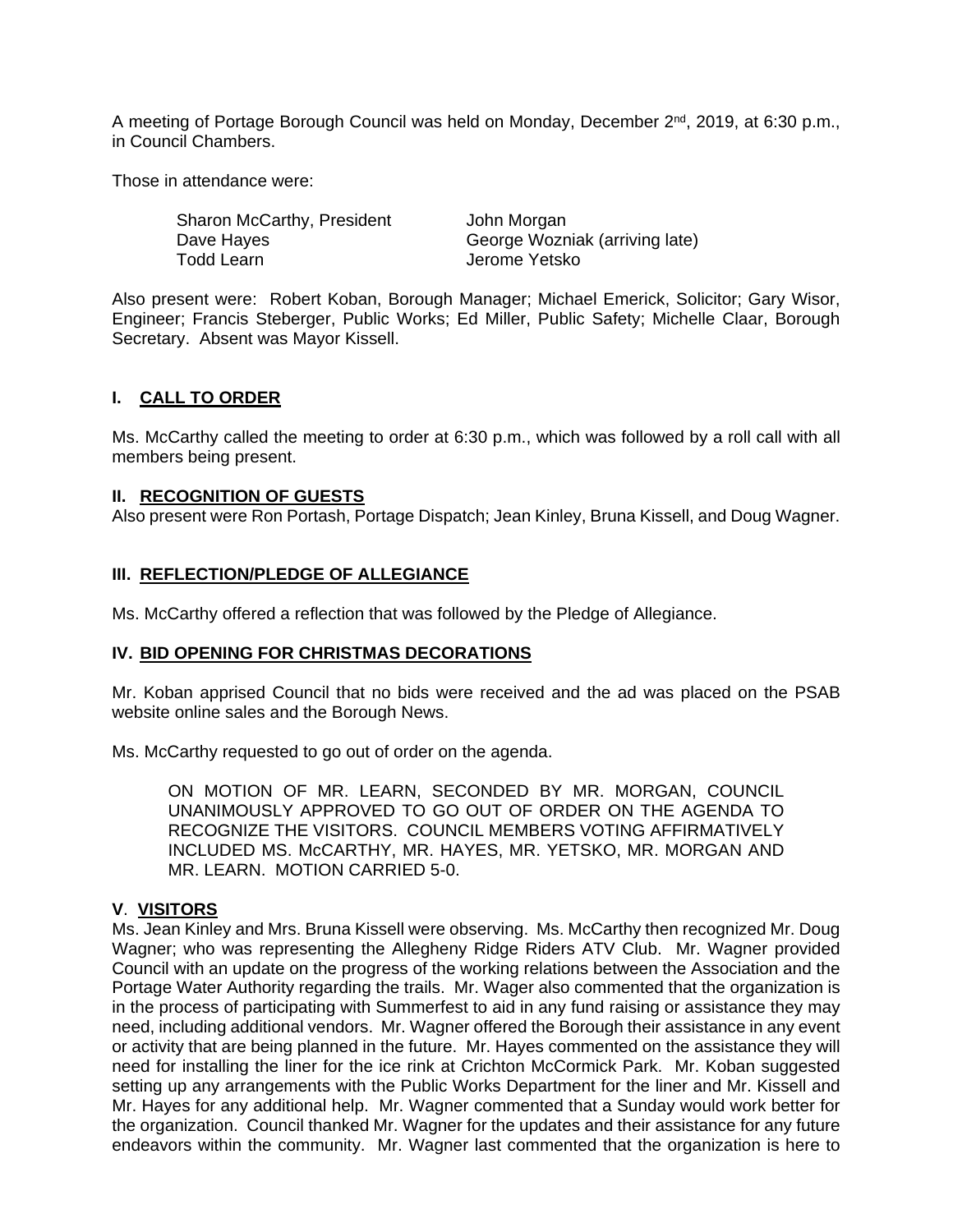work together with the businesses, organizations, and council for the betterment of the community.

Mr. Wozniak arrived.

## **VII. REPORTS**

#### A. Borough Manager's Report

Mr. Koban commented that a copy of his report was provided to Council prior to the meeting. Mr. Koban elaborated on several issues of his report:

- As it relates to the Mainline Trail Study, Mr. Jim Laird with Laird Recreation and Land Planning Services is in the process of obtaining additional resources for an emergency access over the tracks in the Borough. Mr. Laird is requesting that the Borough obtain services of North East Track Solutions to assist and provide information to Laird for any real estate and engineering issues pertaining to the Norfolk Southern Railway property and facilities. The estimate cost for the study would be \$1,200.00. A lengthy discussion took place on the use of the tracks from the trains. It has been several years since a train came through on Main Street. Mr. Koban suggested discussing the issue further when additional information becomes available. Mr. Wisor also commented that he was a bit confused as to the scope of the work for an alternate access. The issue will be placed on the Committee meeting agenda to determine what direction Council would want to proceed with.
- Mr. Koban informed Council that he received an e-mail from PennDot representative; Bruce Schweitzer, regarding the paving and sidewalk project. PennDot won't be putting the project out for bid until sometime in September of 2020 with most of the construction being done in 2021. Mr. Schweitzer stated that the main reason is the ordering of the traffic signal equipment. Mr. Koban commented that with the award of the Main St Phase 3A grant, PennDot suggested incorporating the funding into the other Phase for additional work on sidewalks. Mr. Wisor, Mr. Koban, and Mr. Schweitzer will be discussing the options and possibilities and provide additional information when it becomes available.
- Mr. Koban advised Council that we also received the DCNR Small Communities Grant for the Crichton McCormick Park Tennis Court Project. The project amount was \$60,000.00, with the DCNR grant amount of \$40,000.00 and the Borough and Township matching at \$10,000.00 each.
- Mr. Koban commented that he spoke with Jeanne Ashley regarding the Peer Study Committee. The committee will be meeting on the  $3<sup>rd</sup>$  Thursday of the month commencing after the New Year. The day does not conflict with any other organization or municipal meetings.
- Ms. McCarthy questioned the correspondence relating to the PA Dept of Military and Veteran's Affairs concerning a Real Estate Tax Exemption for a borough resident. Mr. Koban commented that there is another resident in the borough that has the exemption. Mr. Koban questioned the process with the letter requesting an approval for the exemption at the local level. Mr. Emerick suggested contacting the County and the School District. Ms. Claar will check with the County as well.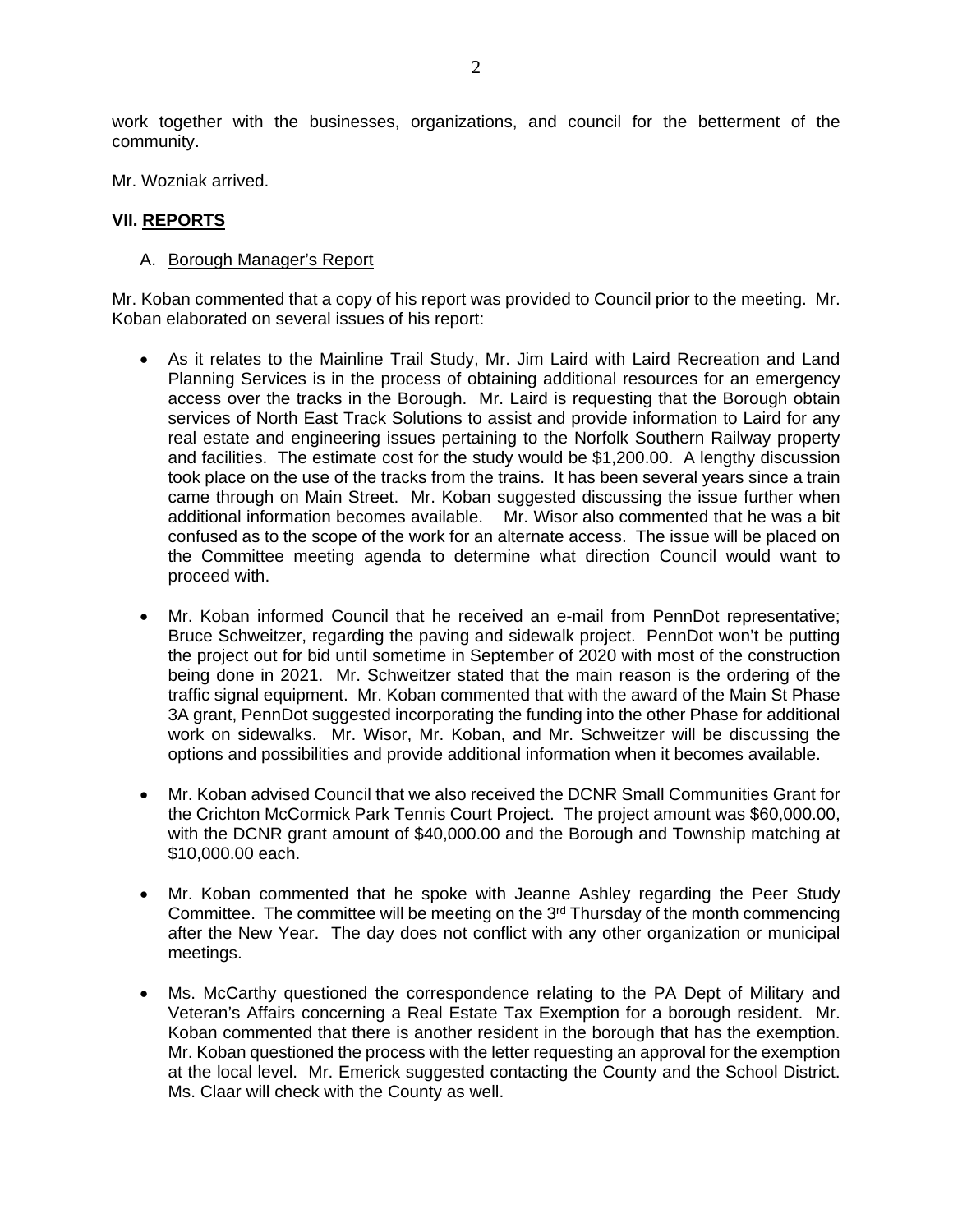- Ms. McCarthy advised Mr. Koban that Deb Shope will be obtaining 2,000 U.S. Flags and would like to place them at the Arch. Mr. Koban suggested for her to contact the Women's Club and work with them since they do the decorating.
- B. Solicitor's Report

Attorney Emerick reported that he provided a copy of his report prior to the meeting.

- As it relates to the American Roofing matter, Attorney Emerick noted that depositions have not been scheduled to date. Once he receives notice, he will inform Council and depositions will be scheduled.
- Attorney Emerick commented that we did receive the Motion for Judgment on the pleadings granted relative to 720 Orchard Street. The court will now schedule a hearing to determine civil penalties; and Mr. Koban and Mr. Wisor will be present. Any other Council member may attend the hearing as well.
- Concerning the Kowalczyk alley matter, Attorney Emerick stated that a hearing date has been set by the Courts for Friday, December 20<sup>th</sup>, 2019. Attorney Emerick welcomed any member of Council and Mr. Koban if they wish to attend the hearing.
- $\cdot \cdot$  Mr. Emerick had one non-agenda item for Council to approve/disapprove. E & E Logging & Sons from Loretto PA is requesting approval to utilize Johnson Avenue for logging the timber on the Soissong property by the school. There are no weight limited roads within the Borough. Mr. Koban advised Council that Scott Maul and Gary Wisor had videotapped the road and took pictures for evidence, if there would be any damage to Johnson Avenue. Mr. Emerick prepared a Municipal Road Use Agreement for Council to approve and then for E&E Logging to sign off on. Mr. Yetsko questioned if E&E Logging had authorization from the School District for utilizing their property as well. Mr. Wozniak questioned the agreement and what it would cover. Mr. Emerick informed Mr. Wozniak that since the Borough does not have the roads weight limited, the road can be used by any heavy-duty equipment/vehicles. The agreement at least protects the Borough in case there is any damage done to Johnson Avenue, it was the Borough's only recourse. The logging project will start upon acceptance of the agreement and should end in three (3) months. Johnson Avenue will be the only road being used by E & E Logging within the Borough

ON MOTION OF MR. LEARN, SECONDED BY MR. HAYES, COUNCIL UNANIMOUSLY APPROVE THE MUNICIPAL ROAD USE AGREEMENT BETWEEN PORTAGE BOROUGH AND E & E LOGGING AND SONS. COUNCIL MEMBERS VOTING AFFIRMATIVELY INCLUDED MS. McCARTHY, MR. HAYES, MR. WOZNIAK, MR. YETSKO, MR. MORGAN AND MR. LEARN, MOTION CARIED 6-0.

C. Engineer's Report

Mr. Wisor noted that a copy of his report was provided to Council prior to the meeting. The only update was that we are still awaiting on notification of a grant award for Main Street Phase 3A through Commonwealth Financing Authority funding source.

#### D. Police Chief's Report

Chief Miller's report was provided to Council prior to the meeting. Chief Miller had nothing additional to report.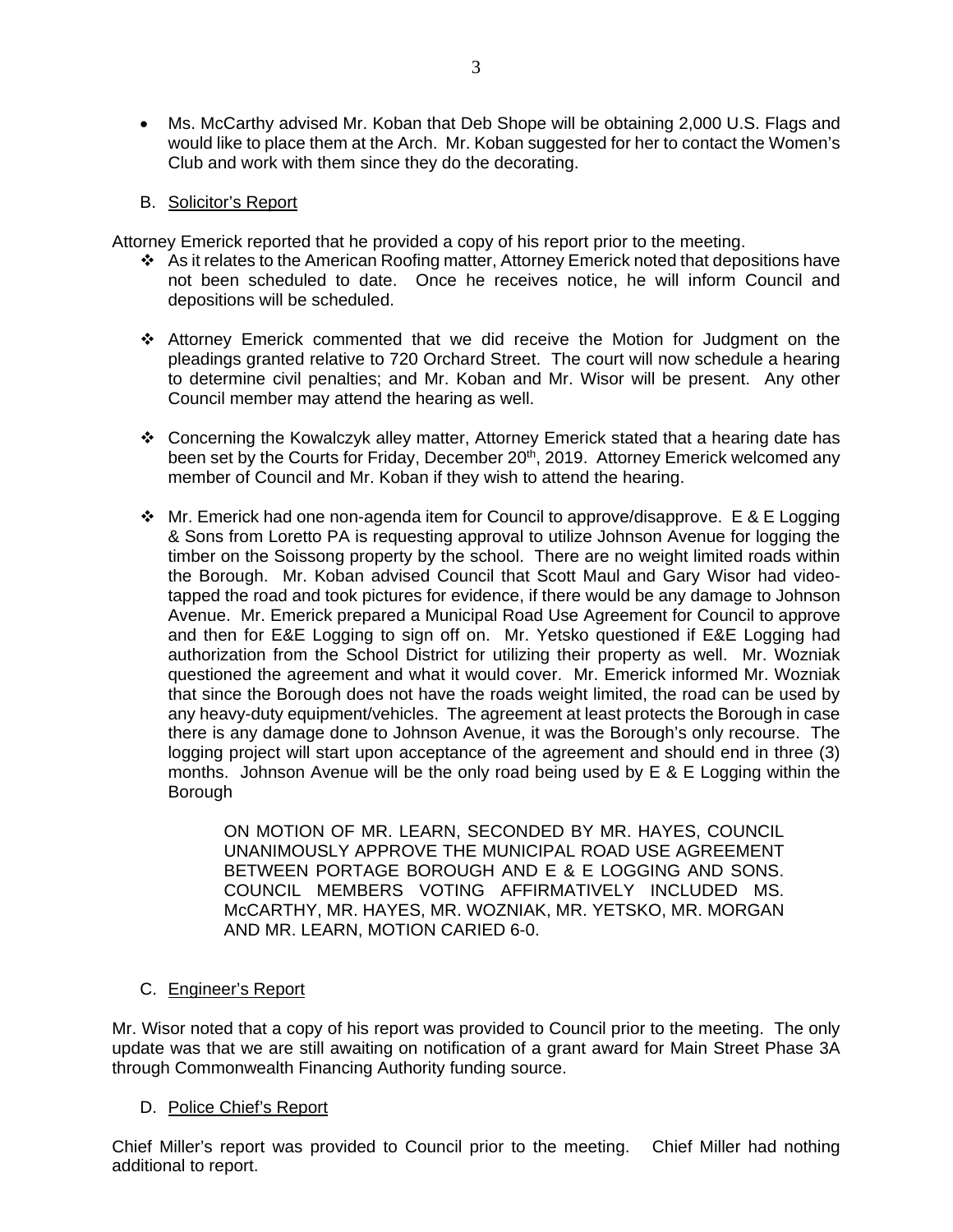## E. Director of Public Works Report

Mr. Maul was absent but he provided his report to Council prior to the meeting. Mr. Fran Steberger represented the Public Works Department. Ms. McCarthy commended the Public Works Employees for their efforts on installing the new Christmas Decorations. Mr. Wozniak commented that he noticed two of the Angels had light bulbs burned out. Mr. Koban also informed Council that the Cambria County Recycle truck had knocked down and destroyed the Holly Decoration by S & T Bank. A new Holly Decoration was ordered and it will be turned over to the insurance.

#### **VIII. CORRESPONDENCE**

Ms. Claar noted that there was no correspondence to be presented.

# **IX. CITIZEN'S INPUT ON AGENDA ITEMS**

None

# **X. MINUTES OF PREVIOUS MEETINGS**

The minutes from the regular meeting of October  $7<sup>th</sup>$  and the committee meeting of October 21<sup>st</sup>, 2019, were not provided to Council for approval.

# **XI. BILLS AND TREASURER'S REPORT**

Ms. McCarthy noted that copies of the bills and Treasurer's report were distributed for review by Council members prior to the meeting.

FOLLOWING A ROLL CALL VOTE, ON MOTION OF MR. HAYES, SECONDED BY MR. WOZNIAK, COUNCIL UNANIMOUSLY ACCEPTED THE TREASURER'S REPORT AND AGREED THAT THE BILLS AND ADDITIONAL BILLS BE PAID AS PRESENTED IN WRITTEN FORM, IN THE AMOUNT OF \$20,714.02. COUNCIL MEMBERS VOTING AFFIRMATIVELY INCLUDED MR. LEARN, MR. MORGAN, MR. YETSKO, MR. WOZNIAK, MR. HAYES, AND MS. MCCARTHY. MOTION CARRIED 6-0.

#### **XII. REPORTS RECEIVED**

Ms. McCarthy noted that minutes of the October meetings of the Portage Water Authority and Portage Sewer Authority were received for review by Council prior to the meeting, as well as the Portage Area Planning Commission for October.

ON MOTION OF MR. WOZNIAK, SECONDED BY MR. MORGAN, COUNCIL UNANIMOUSLY ACCEPTED THE REPORTS RECEIVED, AS DESCRIBED ABOVE. COUNCIL MEMBERS VOTING AFFIRMATIVELY INCLUDED MS. McCARTHY, MR. HAYES, MR. WOZNIAK, MR. YETSKO, MR. MORGAN AND MR. LEARN, MOTION CARRIED 6-0.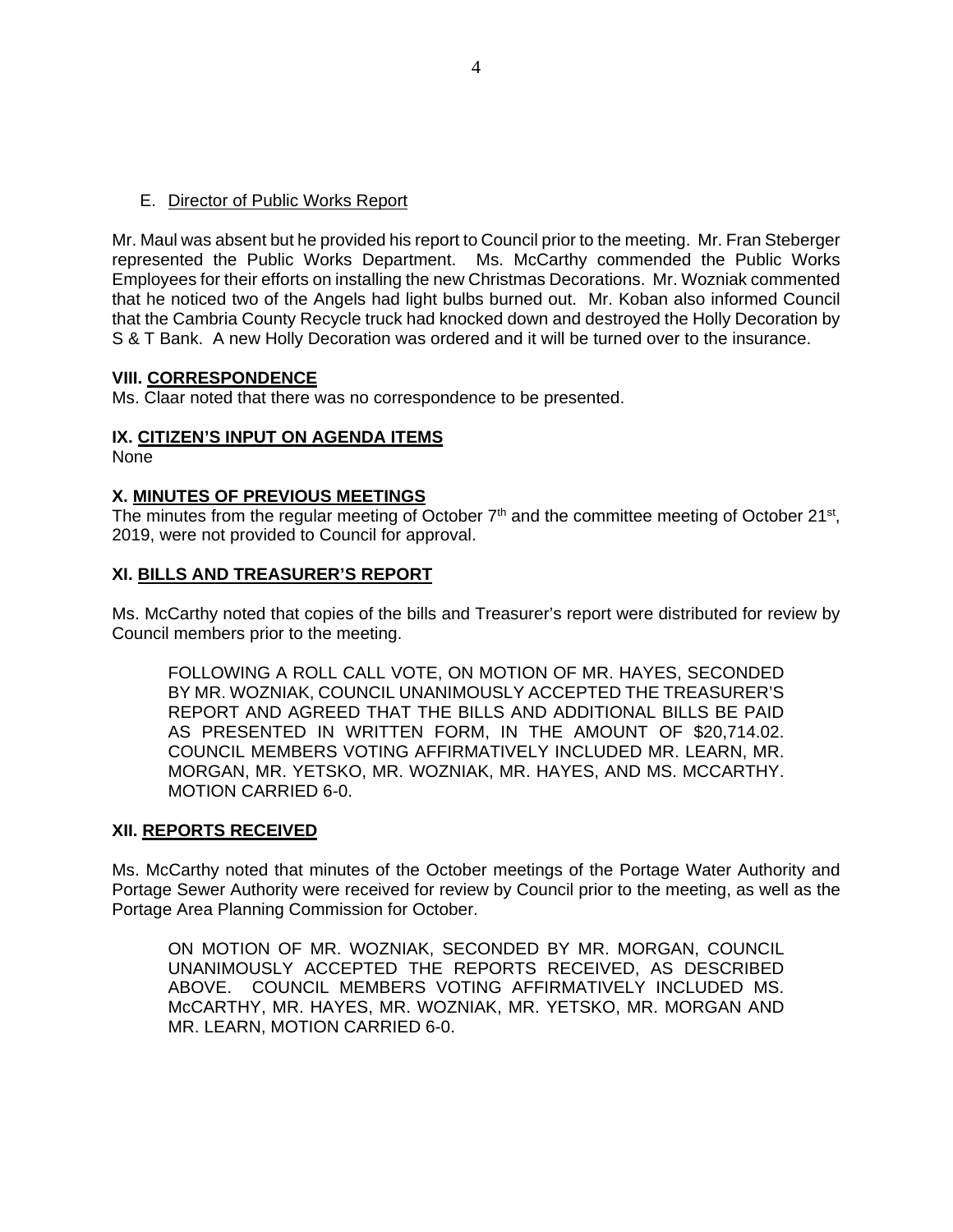# **XIII. UNFINISHED BUSINESS**

Mr. Koban provided an update as follows:

- Item A: Update on Recreation Consultant/Peer Group Committee discussed earlier under the Borough Manager's report.
- Item B: Update on Borough Building Roof covered under Solicitor's Report.
- Item C: Update on Trout Run Rehabilitation -No update.
- Item D Update on PennDot Project on SR 194 Intersection of Caldwell and Main Street Paving and Curbing – Discussed under Borough Manager's report.
- Item E Update on Phase II for Main Street Multimodal Grant no update.
- Item F Update on Phase 3A for Main Street Improvements/Sidewalks Right Side Caldwell and Mountain – Discussed under Engineer's report.
- Item G Update on Phase 3B for Main Street Improvements/Sidewalks for Left Side of Caldwell and Mountain – no update.
- Item H Update on Restroom Project at Crichton McCormick Park The retainers have been paid but we are holding the Performance Bond until Spring.
- Item I Update on Sonman Avenue Bridge 12 Year Plan no update.
- Item J Update on Small Community Grant Funding through DCNR for Park Improvements – The grant was awarded with official notification by DCNR and Rep. Frank Burns. The grant was awarded on November 19<sup>th</sup>, 2019 in the amount of \$40,000.00, with a total project cost of \$60,000.00. The Borough and Township will be matching at \$10,000.00 each.
- $\bullet$  Item K Update on Mainline Trail Feasibility Study Phase I No update but an alternate access was discussed under the Borough Manager's Report. The issue will also be placed on future agendas for discussion.
- Item L Update on Welcome to Portage Signs Sign is almost complete.
- A. Buildings:
- Item A Mark Greenwalt/Rebecca Windsor, 922 Sonman Avenue (penalty dated 4/8/19): no update.
- Item B update on 616 Dulancey Drive property (Clair Adams): judicial sale in 2020.
- $\bullet$  Item C Update on junk vehicles: no update.
- Item D Update on 828 North Railroad (Gaunts): No Update.
- Item E Update on Roy and Patricia Plummer at 720 Orchard Street (hearing filed 4/11/19) - no update.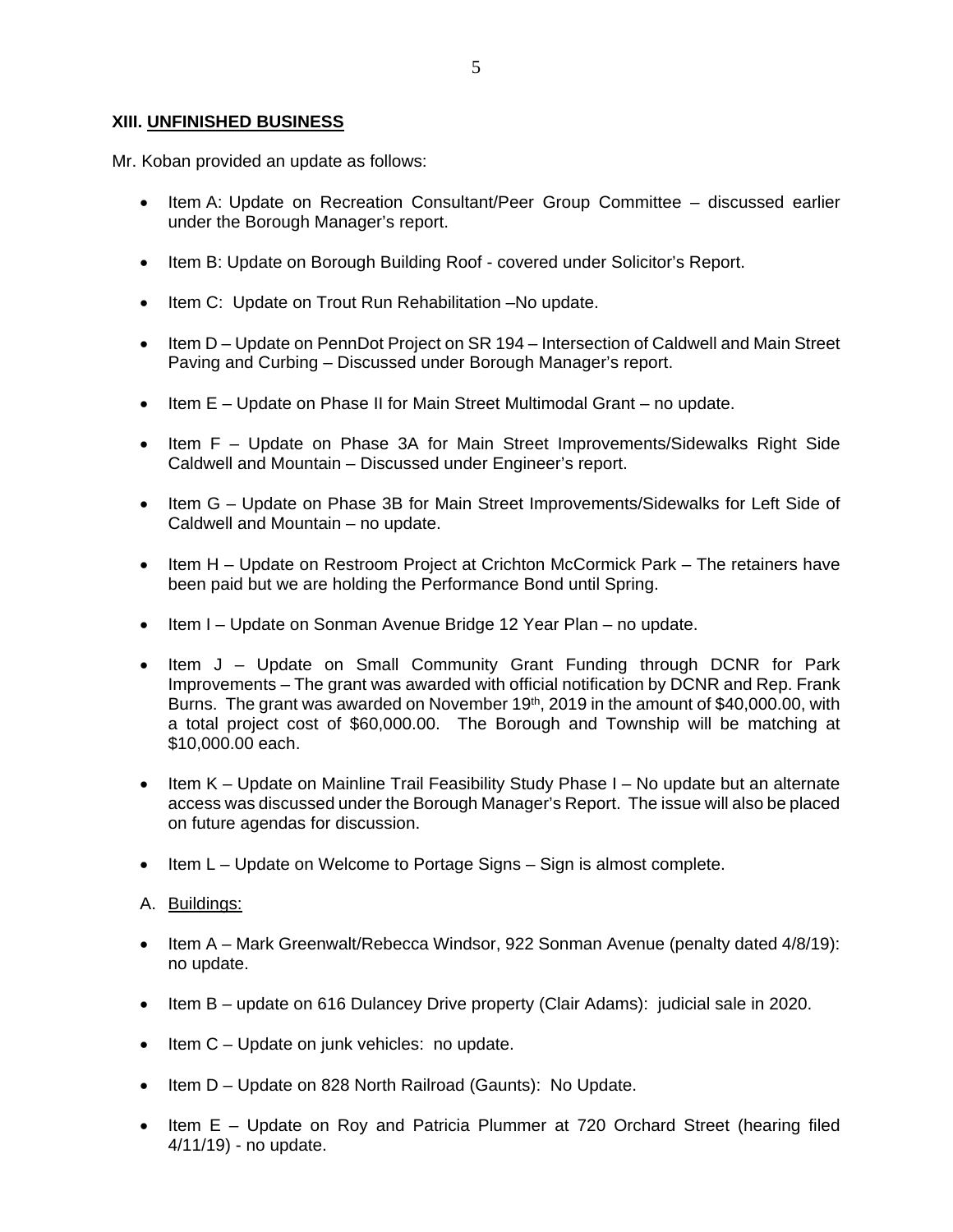- Item F Update on Jason and Sarah Barclay at 406 Caldwell Avenue (penalty hearing  $7/22/19$ ) – no update.
- Item G Update on Drayton Lewis for 925 Main Street (penalty hearing 7/22/19) no update.
- $\bullet$  Item H Update on 532 Dulancey Drive (Guants) no update.
- Item I Update on 1007 Conemaugh Avenue demolition has been completed.
- Item J Update on 1012 Jefferson Avenue (Dustin Quigley) and 1010 Jefferson Avenue (Seese) - no update.

#### **XIX. MOTIONS AND NEW BUSINESS**

**A.** Review, discuss and approve to advertise the 2020 Proposed budget for public inspection. MOTION: To approve the advertising of the 2020 Proposed Budget, tax rates, and wages.

ON MOTION OF MR. MORGAN, SECONDED BY MR. WOZNIAK, COUNCIL UNANIMOUSLY APPROVED TO ADVERTISE THE 2020 PROPOSED BUDGET FOR THE GENERAL FUND, STATE LIQUID FUELS, AND CAPITAL IMPROVEMENT FUNDS, SETTING THE 2020 WAGES, COMPENSATION PLAN, AND AMENDING THE PERSONNEL POLICY. COUNCIL MEMBERS VOTING AFFIRMATIVELY INCLUDED MS. McCARTHY, MR. HAYES, MR. WOZNIAK, MR. YETSKO, MR. MORGAN AND MR. LEARN, MOTION CARRIED 6-0.

**B.** Review and approve the 2020 garbage rates effective 1/1/20 through 12/31/20. Mr. Koban commented that the rates will remain the same as in 2019.

ON MOTION OF MR. MORGAN, SECONDED BY MR. YETSKO, COUNCIL UNANIMOUSLY APPROVED RESOLUTION 14-2019 BY SETTING THE GARBAGE COLLECTION RATES FOR 2020 AT \$14.30 PER MONTH (CURBSIDE SERVICE) AND \$31.00 FOR PRE-PAID BAGS (10 Bags). COUNCIL MEMBERS VOTING AFFIRMATIVELY INCLUDED MS. McCARTHY, MR. HAYES, MR. WOZNIAK, MR. YETSKO, MR. MORGAN AND MR. LEARN, MOTION CARRIED 6-0.

**C.** Review and approve the advertising of the 2020 Borough Council meetings.

ON MOTION OF MR. HAYES, SECONDED BY MR. WOZNIAK, COUNCIL UNANIMOUSLY APPROVED THE ADVERTISING OF THE 2020 COUNCIL REGULAR AND COMMIITTEE MEETINGS. COUNCIL MEMBERS VOTING AFFIRMATIVELY INCLUDED MS. McCARTHY, MR. HAYES, MR. WOZNIAK, MR. YETSKO, MR. MORGAN AND MR. LEARN, MOTION CARRIED 6-0.

**D.** Appointment to the Portage Water Authority for a 5-year term. (John Gartland and John Morgan had provided letters of interest.

Mr. Yetsko requested an executive session to discuss the appointment. Mr. Emerick informed Mr. Yetsko that the issue is not personnel or legal issues, the request is denied due to the Sunshine Laws.

ON MOTION OF MR. YETSKO, SECONDED BY MR. WOZNIAK, COUNCIL UNANIMOUSLY TABLED THE APPOINTMENT OF THE PORTAGE WATER AUTHORITY BOARD MEMBER UNTIL THE DECEMBER 20TH, 2019 SPECIAL MEETING. COUNCIL MEMBERS VOTING AFFIRMATIVELY INCLUDED MS.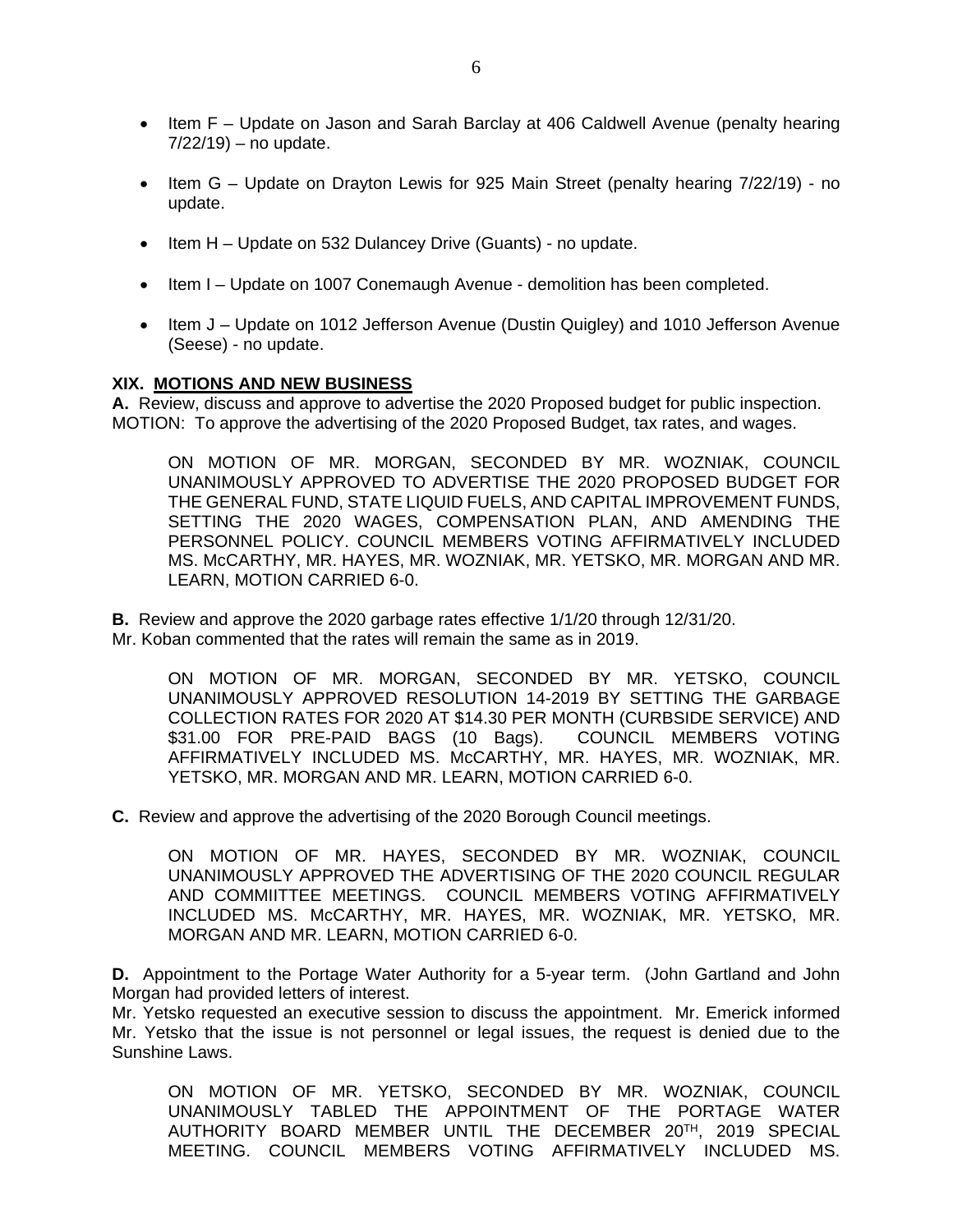McCARTHY, MR. HAYES, MR. WOZNIAK, MR. YETSKO, MR. MORGAN AND MR. LEARN, MOTION CARRIED 6-0.

**E.** Appointment to the Portage Area Regional Planning Commission for a 5-year term.

ON MOTION OF MR. YETSKO, SECONDED BY MR. WOZNIAK, COUNCIL UNANIMOUSLY APPOINTED MRS. KAMI LIDWELL TO SERVE THE 5-YEAR TERM ON THE PORTAGE AREA PLANNING COMMISSION BOARD COMMENCING 1/1/2020 THROUGH DECEMBER 31ST, 2024. COUNCIL MEMBERS VOTING AFFIRMATIVELY INCLUDED MS. McCARTHY, MR. HAYES, MR. WOZNIAK, MR. YETSKO, MR. MORGAN AND MR. LEARN, MOTION CARRIED 6-0.

**F.** Appointment to the Portage Area Regional Planning Commission for a remaining two 2-year term.

ON MOTION OF MR. WOZNIAK, SECONDED BY MR. MORGAN, COUNCIL UNANIMOUSLY APPOINTED MR. MARSHALL MCCABE TO SERVE THE REMAINING 2-YEAR TERM ON THE PORTAGE AREA PLANNING COMMISSION BOARD COMMENCING 1/1/2020 THROUGH DECEMBER 31ST, 2021. COUNCIL MEMBERS VOTING AFFIRMATIVELY INCLUDED MS. McCARTHY, MR. HAYES, MR. WOZNIAK, MR. YETSKO, MR. MORGAN AND MR. LEARN, MOTION CARRIED 6-0.

**G.** Appointment to the Portage Area Joint Recreation Association for a three 3-year term.

ON MOTION OF MR. MORGAN, SECONDED BY MR. YETSKO, COUNCIL UNANIMOUSLY APPOINTED MRS. SHARON SQUILLAIRO TO SERVE ON THE 3- YEAR TERM ON THE PORTAGE AREA JOINT RECREATION COMMISSION BOARD COMMENCING 1/1/2020 THROUGH DECEMBER 31<sup>ST</sup>, 2022. COUNCIL MEMBERS VOTING AFFIRMATIVELY INCLUDED MS. McCARTHY, MR. HAYES, MR. WOZNIAK, MR. YETSKO, MR. MORGAN AND MR. LEARN, MOTION CARRIED 6-0.

**H.** Review and discuss the Laird Recreation proposal to retain a Norfolk representative for another access in/out of the Borough. This issue was discussed earlier in the meeting. Council needs to determine what direction they want to go with in the future.

**I.** Mr. Hayes e-mailed Council and Mr. Koban several ordinances regarding ATV's utilizing borough streets and alleys. Mr. Hayes is requesting the Borough to come up with an ordinance regarding the riding of atv' s within borough limits. Mr. Koban informed Mr. Hayes and Council that there are several issues that need to be addressed before any legislation is considered, such as:

The pro and cons, the intent of the ordinance, regulations, road designations, additional police concerns, and additional administrative concerns. Mr. Wozniak commented that he would only want to access the alleyways to get up to the school where the trails are for the ATV's. Chief Miller already informed Council of his opinion on ATV's within the borough streets. Mr. Koban suggested placing the issue on the next agenda for discussion.

#### **GOOD OF THE BOROUGH**

Ms. McCarthy apprised Council that Winterfest will be held on Friday, December 13, 2019 through Sunday, December 15, 2019.

Special meeting of Council for budget adoption at 6:00 p.m. on Friday, December 20<sup>th</sup>, 2019.